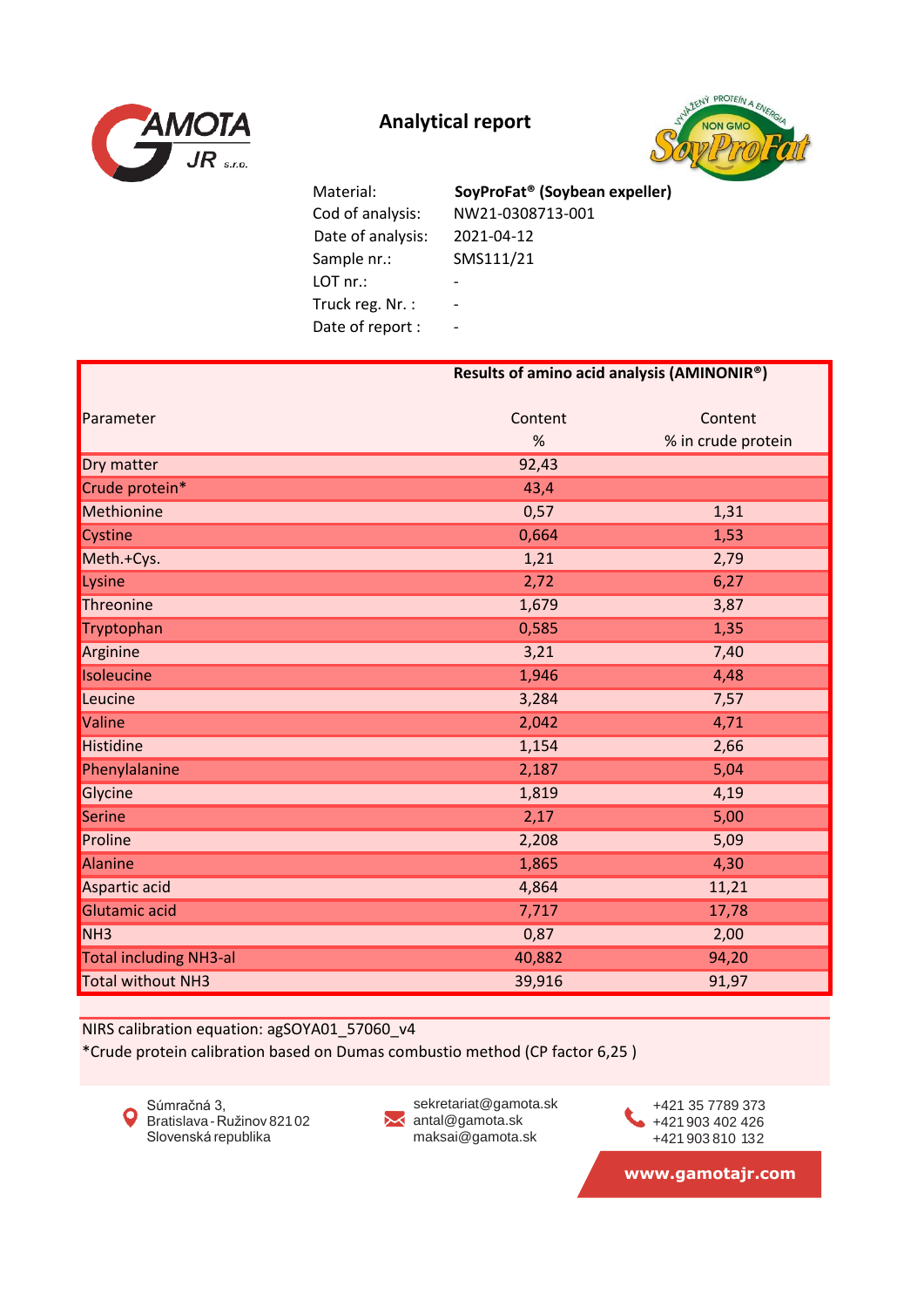



| Material:         | SoyProFat <sup>®</sup> (Soybean expeller) |
|-------------------|-------------------------------------------|
| Cod of analysis:  | NW21-0308713-001                          |
| Date of analysis: | 2021-04-12                                |
| Sample nr.:       | SMS111/21                                 |
| LOT nr.           | $\overline{\phantom{0}}$                  |
| Truck reg. Nr.:   | $\overline{\phantom{0}}$                  |
| Date of report :  |                                           |

|                                  | Analitical report (AMINOProx®) |
|----------------------------------|--------------------------------|
| Parameter                        | Content%                       |
| Crude protein                    | 43,402                         |
| <b>Ether extract</b>             | 7,3                            |
| Crude fiber                      | 5,1                            |
| Crude ash                        | 6,4                            |
| Starch                           | $\mathbf{1}$                   |
| Acid Detergent Fibre (ADF)       | 7,2                            |
| Neutral Detergent Fiber (NDF)    | 10,2                           |
| Sugar                            | 9,3                            |
| Phosphorus (mg/kg)               | 6023                           |
| Pgytic Phosphorus estim. (mg/kg) | 3614                           |

NIRS calibration equation: pgSOYA33\_111872\_v4

Súmračná 3,  $\mathbf Q$ Bratislava-Ružinov 82102 Slovenská republika

sekretariat@gamota.sk antal@gamota.sk maksai@gamota.sk

+421 903 402 426 +421 903 810 132 +421 35 7789 373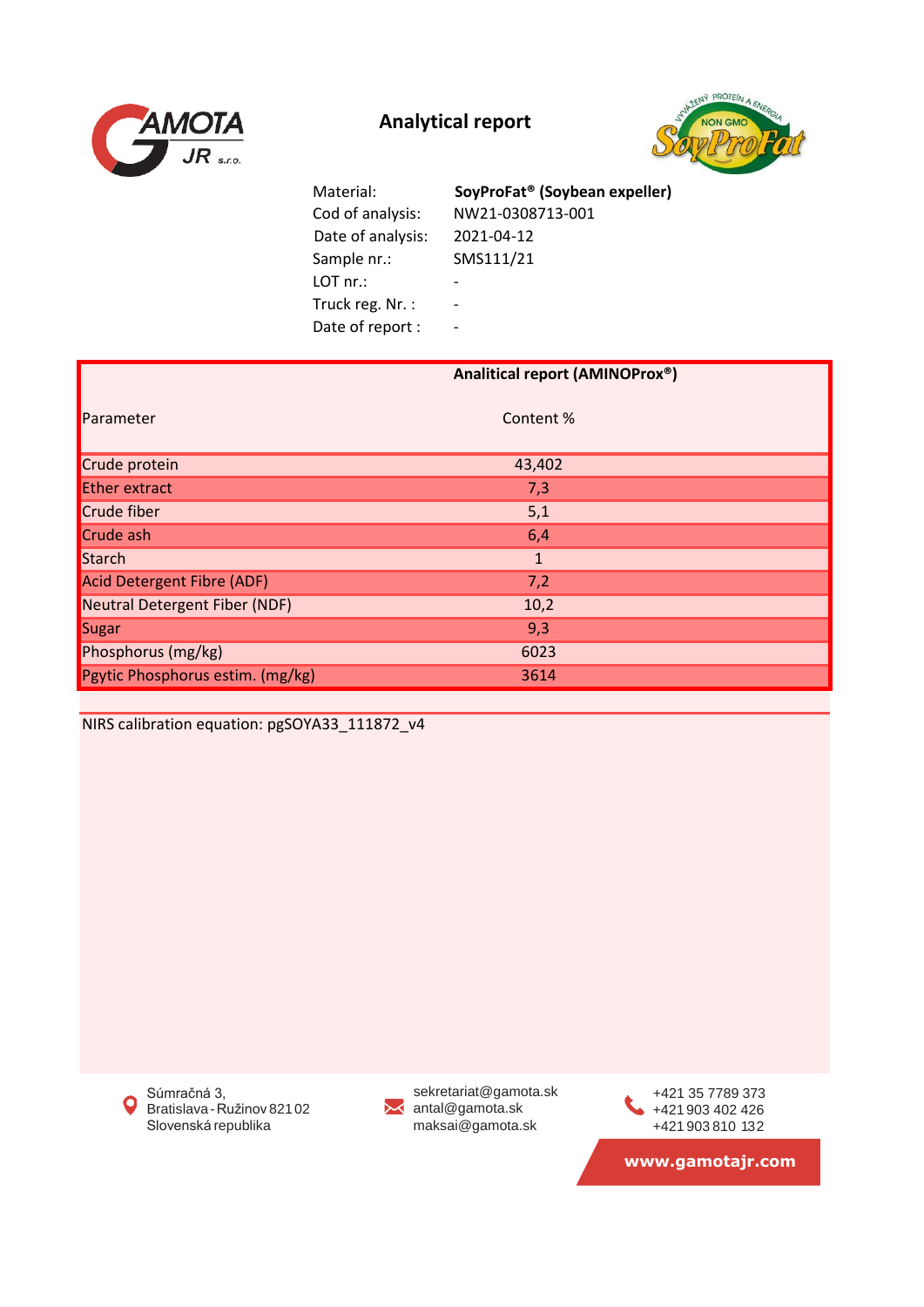



 Cod of analysis: NW21-0308713-001 Date of analysis: 2021-04-12 Sample nr.: SMS111/21 LOT nr.: - Truck reg. Nr. : -Date of report : -Material: **SoyProFat® (Soybean expeller)**

|                                                | Energy content (AMINONRG®) |  |
|------------------------------------------------|----------------------------|--|
| Parameter                                      | Amount                     |  |
| Gross Energy MJ/kg                             | 19,759                     |  |
| <b>Gross Energy kcal/kg</b>                    | 4719                       |  |
| Digestable Energy Growing pigs (DE) MJ/kg      | 17,119                     |  |
| Digestable Energy Growing pigs (DE) Kcal/kg    | 4089                       |  |
| Digestable Energy Sows (DE) MJ/kg              | 18,574                     |  |
| Digestable Energy Sows (DE) MJ/kg              | 4436                       |  |
| Metabolisable Energy Growing pigs (ME) MJ/kg   | 16,074                     |  |
| Metabolisable Energy Growing pigs (ME) Kcal/kg | 3839                       |  |
| Metabolisable Energy Sows (ME) MJ/kg           | 17,311                     |  |
| Metabolisable Energy Sows (ME) Kcal/kg         | 4135                       |  |
| Net energy Growing pigs (NE) MJ/kg             | 10,705                     |  |
| Net energy Growing pigs (NE) Kcal/kg           | 2557                       |  |
| Net energy Sows (NE) MJ/kg                     | 11,722                     |  |
| Net energy Sows (NE) Kcal/kg                   | 2800                       |  |
| Apparent Metabolisable energy (AMEn) Kcal/kg   | 11,316                     |  |
| Apparent Metabolisable energy (AMEn) MJ/kg     | 2703                       |  |

Súmračná 3,  $\bullet$ Bratislava-Ružinov 82102 Slovenská republika



sekretariat@gamota.sk antal@gamota.sk maksai@gamota.sk

+421 903 402 426 +421 903 810 132 +421 35 7789 373